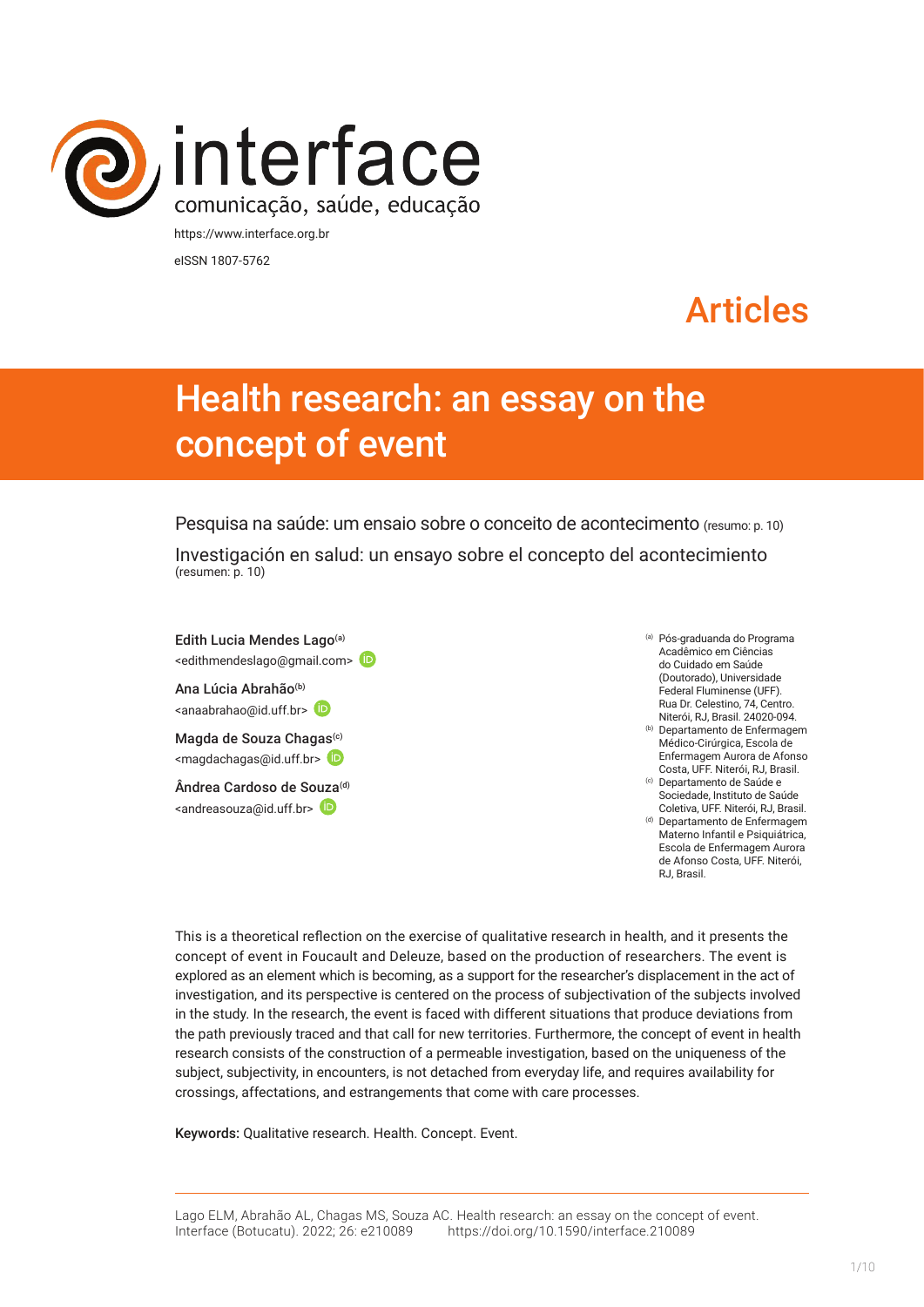## **Introduction**

<u>ල</u>

Assuming the health field as a research setting, it is possible to recognize a fertile territory with many possibilities for methodological designs, given its intense and complex network of social, educational, political, epidemiological, clinical, economic, management, and care issues, among others. In the health area, different objects with potential to be researched circulate, and it is up to those interested to identify the best path to follow for the construction of the investigation.

The way we develop research in the health field can be presented as studies that employ numerical variables, which result in quantitative-based investigations, and studies whose main question is related to what is produced in the encounter between people, to the singular, to the life that is also in the numbers or, alternatively, where numbers cannot access. However, qualitative research is still considered by some to be a superficial approach with empirical weakness and doubtful neutrality<sup>1</sup>. In this case, when understood in this way, they fail to consider or realize that they are studies committed to understanding the lived reality with all its impertinences, incongruities, and irregularities, typical of the movement of life.

Qualitative studies consider the uniqueness of the individual, because his subjectivity is a manifestation of total living<sup>2</sup> (p. 623). If the largest amount of research operates in the construction and correspondence of neutrality between subject and object, this should not and does not invalidate the fact that other relationships, such as the subject-subject relationship, can coexist in the territories of research fields. There are other ways of expanding contact indeed, which collaborate and facilitate the production of knowledge. A movement that places us before different conjunctures that produce deviations and build new territories for the research setting.

The research that advances towards the construction of a field of investigation in real circumstances, with real subjects, - which, in face of the various ways of life, launches us as researchers to unexpected situations - has, many times, these situations not considered as a source for the construction of knowledge. These are circumstances that produce facts, events that throw differences in the construction of hegemonic knowledge and that escape the design previously established for the research that we will call repetition.

If etymologically the word method means metaphor 'behind, then, through' and *hodos* 'way'; should we consider that there is only one way to build paths? Or can we elaborate ways of doing from observation, from the demand of what we study? If we elaborate a path that reflects what the researched field asks for, it is important to incorporate those singular paths can produce deviations and, thus, place the researcher in new and different territories of existence.

We wage our bets on the construction of research that advances in the radicality of the manifestation of intense living and that starts to reflect on the researchers' posture in the field, that is, an investigation in which the new territories can be incorporated as elements of the research, producing changes in the researcher, in the participants, and in the context, while launching the investigation to different forms of knowledge.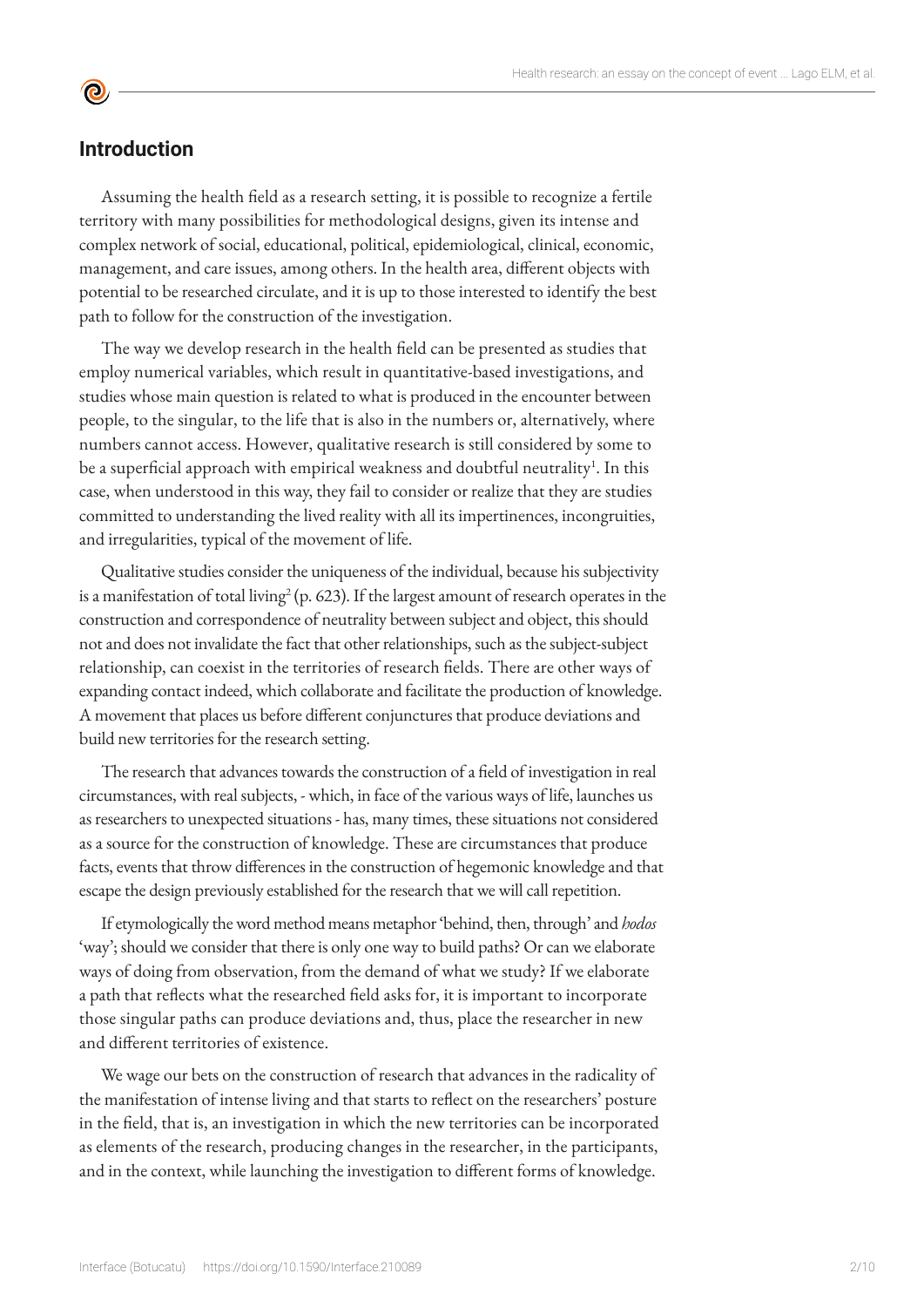A research formulation in which the participants integrate the research scenario and produce themselves as subjects, in the same act of knowledge production, in a double construction: subject and knowledge<sup>3</sup>. A dynamic of total living that is built from the problem to be investigated, in territories capable of producing change on the lived reality, incorporating the event, that which provokes changes in the research design, in the increment of the study.

In this essay, we aim to proceed with the idea of event as central to the production of research, aiming to present the reflection of a group of researchers, highlighting the debate from the concept constructed by Deleuze and Foucault associated with the dynamics of the subjects involved. A theoretical reflection that originates from a multicenter investigation, in the period from 2013 to 2016, in Family Health Units, in the city of Rio de Janeiro.

Prescribing a qualitative research model is not our intention, for we understand that each research is unique and singular. What we intend is to provoke the debate about the various forms of knowledge production based on the singularity of the subject and, therefore, on the subjectivity of living. It is, then, about making available to the academic community our experience, and theoretical reflection, about the production of research in the health field.

## **Reflecting on qualitative research from the concept of event, following Foucault and Deleuze**

### **Where the reflection comes from**

 $\bullet$ 

The presented essay explores the concept of event as a central element for the production of the research, and started from a multicenter investigation called "National Observatory of Care Production in different modalities in the light of the process of implementation of thematic health care networks in the Brazilian National Health System (SUS): evaluates who asks, who does and who uses", in the period from 2013 to 2016. The research, which aimed to evaluate the production of care in several areas of the SUS, involving managers, workers, and users through a Shared Care Network (RAC), was approved by the Research Ethics Committee of the Federal University of Rio de Janeiro, opinion CEP nº 876.385.

The purpose of the research was to enter the health care networks and evaluate them based on who asks for, who does, and who uses the production of care in SUS; that is, the users, managers, and professionals. A shared evaluation under the eyes of these actors, seeking to produce knowledge in the manifestation of total living. "This is because the knowledge to be produced cannot do without what occurs in the act of caring, since only those involved in this place can bring certain information to the research scene, even in a fragmentary way"<sup>4</sup> (p. 13).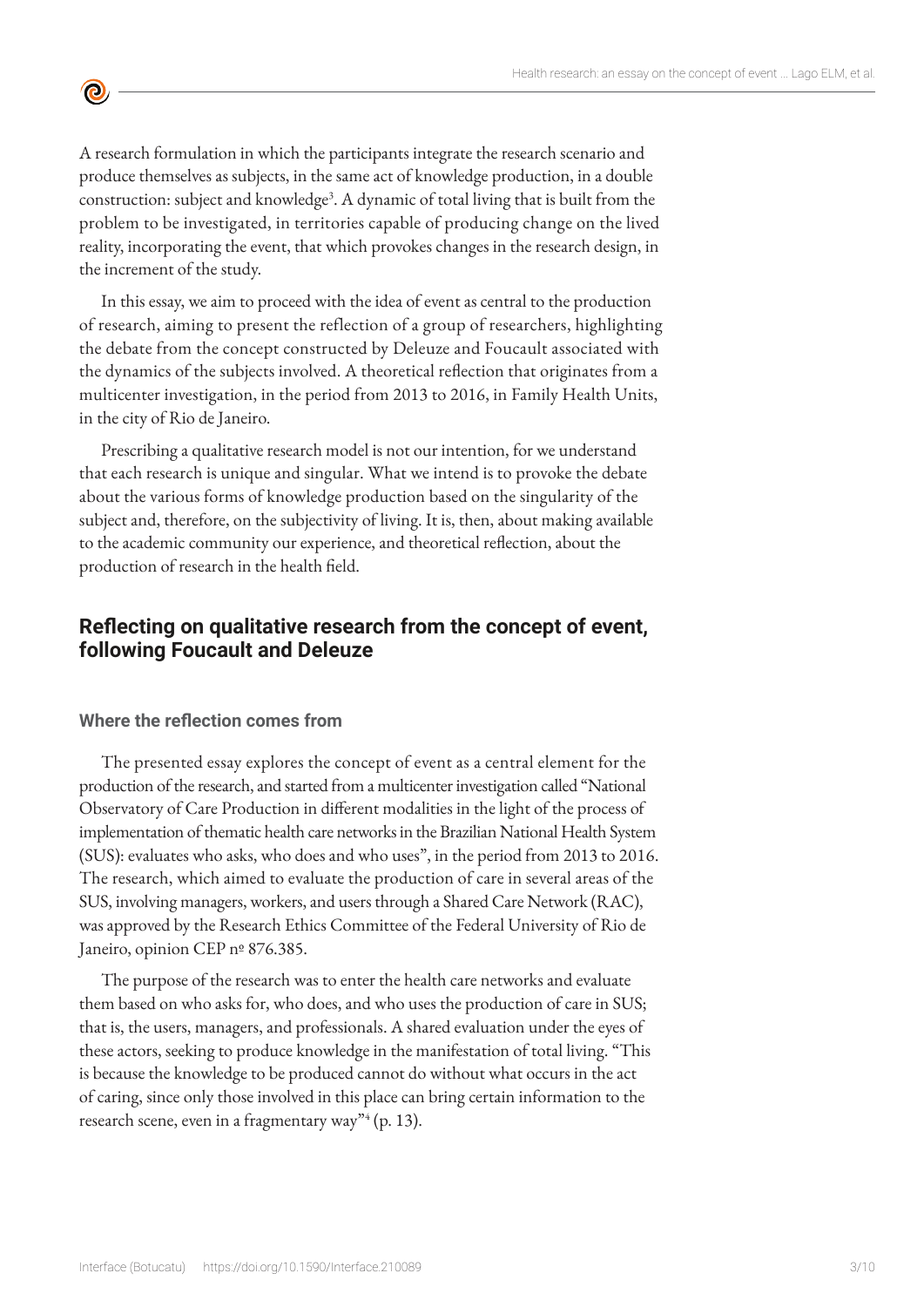The proposal of the study differs from traditional research, because it builds a territory of investigation architected in the encounter between the actors who were part of the research. A methodology focused on the singularity of the production of health care and the movement of care networks instituted by the Ministry of Health, as a policy for the SUS. This is a movement that summons the dynamics and disputes that inhabit the field of production of health care and knowledge.

As a multicentric study, there were different RAC research fronts distributed throughout the country, precisely 12 states participated in the study with distinct insertions and strategies in the care networks, centered on the need to construct encounters of the subjects in the health networks.

The encounters, held in the different fields, occurred from what we call in-worldization.<sup>3</sup>, between the various subjects involved with the objectives of the RAC. To experience being an "in-world" researcher is to break with the subject-object structure. "Other forms of knowledge production do not operate within the subject-object paradigmatic split of the so-called hard sciences; on the contrary, they operate from the perspective of the constitution of the research subject in the world, in-world, with the object"<sup>3</sup> (p. 156).

Based on the encounter, monitoring the movement of care networks in the field of qualitative research, we began a debate on the various forms of knowledge production based on the uniqueness of the subject and, therefore, the subjectivity of living. By following the movement of managers, users, health professionals, and the movement of each researcher himself, we identified a process of knowledge that was being built during the course of the study.

#### **The concept and the tool event**

 $\bullet$ 

The proposal of the RAC, which guided the study, implied the production of encounters, in collective acts capable of producing knowledge about caring. The encounter provokes and produces double movements of escape lines, reveals debates, disputes, accommodations, and gains concreteness by inaugurating new ways of verbalizing the event, and the production of knowledge among the actors involved in the research<sup>5</sup>.

Thus, we take, in this essay, the concept of event<sup>5</sup>:

The brilliance, the splendor of the event, is the meaning. The event is not what happens (accident), it is in what happens the pure express that gives us a sign and awaits us. According to the three preceding determinations, it is what must be understood, what must be willed, what must be represented in what happens<sup>5</sup>. (p. 152)

In this way, we discard the idea of event as a succession of facts, as a daily routine or as something inherent to culture, or something detached from the collective or transcendent to the encounter. We look at what could be considered a banal fact through repetition and give it the singular look; we extract there in the repetition, the difference, what is. What unites the notion of event with history is the novelty of the Foucauldian theory of practices<sup>6</sup>. The book *Order of Discourse*<sup>7</sup>, when addressing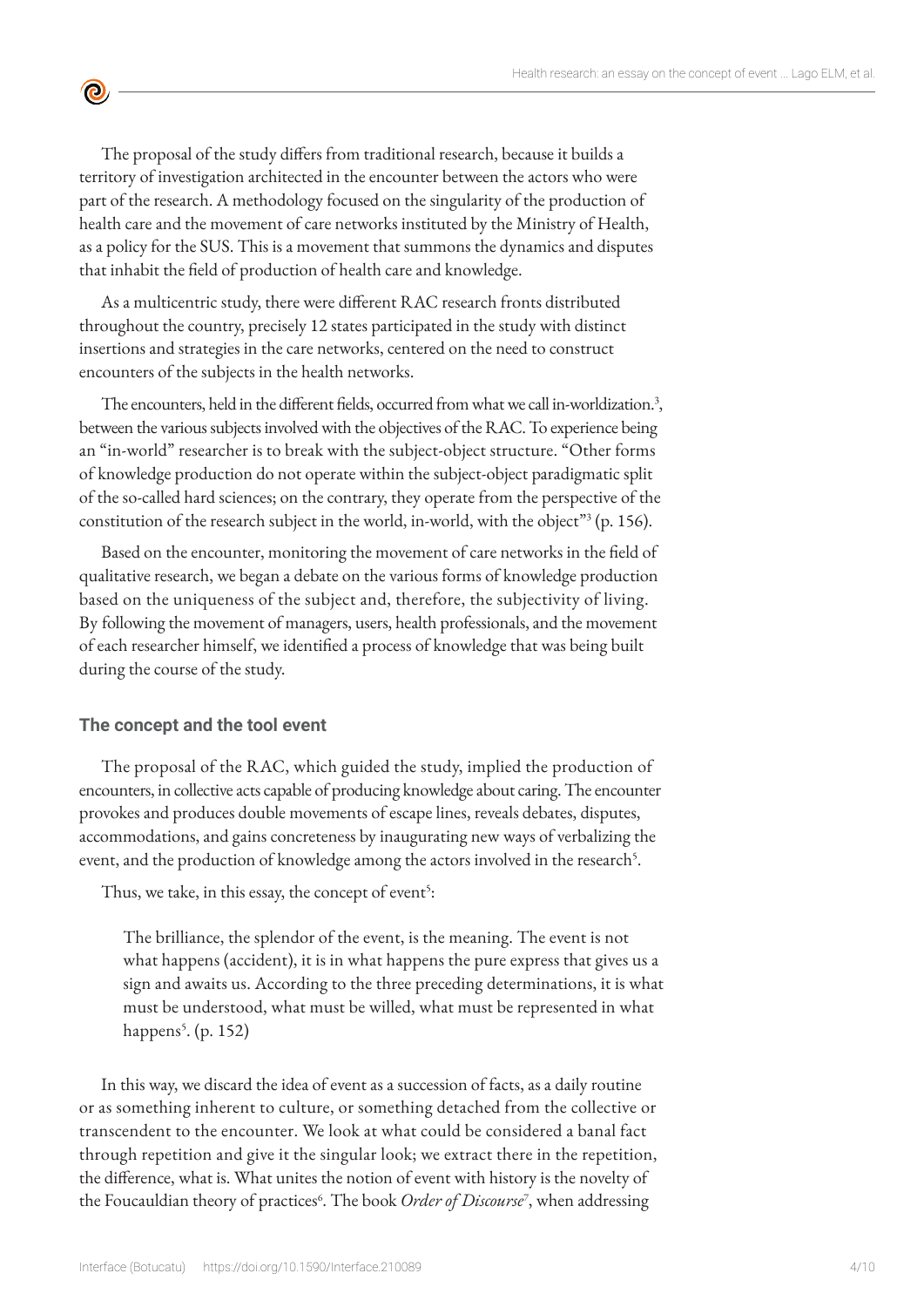event, makes a distinction between the present and the actual, between today and now, considering the interrogation of actuality as a way to problematize it as an event, a permanent reactivation of an attitude<sup>8</sup>. Since truth is inseparable from the singularity of the event<sup>9</sup>. What is considered as true is not established in the act, it is produced as an event, with particular space and time. A non-universal truth, which is produced in the event<sup>10</sup>. Therefore, a truth that deserves to be questioned and problematized in the time and space of the event, allowing us to know and get in touch with the truths that circulate in the field, in the territory of what is lived.

 $\bullet$ 

We incorporate event as what it is in the act, in essence, a permanent reactivation and in becoming, a minority force of a process of comings and goings whose goal is transformation, the becoming, in the encounter. They are singularities that present themselves at that moment and that can de-territorialize us, momentarily taking us out of context, irremediably impelling us to reflection. It holds within itself a creative power, the very power necessary for the reorientation of the logic of services (as, for example, the reorganization of a work process or the offer of services) and for the construction of subjects.

Event, as a force in research, is the result of this reflection, its meaning, that which provokes us to produce a horizontalized reflection on the process of knowledge production. It is a reconstruction of the territory in which the subject-object relationship is established. And a territory of research in another perspective.

In this case, we are not referring to the classical perspective, but to the construction in which

Viveiros de Castro adopts the Amerindian perspectivism, which is based on recognizing the place of the other and his formulations/reflections, not seeking the reflection of the other, but the reflection of the other. An interesting principle is expressed here, in which it is not the subject that has the point of view of the object, but rather that the point of view creates the subject, or that the subject will be the one who is activated by the point of view. In this way, being in line with the other makes it clear that everyone is subject<sup>11</sup>. (p. 57)

The research, when it incorporates the event, provokes an exercise in which the methodological design is produced in the contact with the field, to the extent that the subject is activated by the view of the point allowing the multiple possibilities of the experiment to require this or that research technique (here the researcher can avail him/herself of different qualitative research techniques), with room for the construction of methodological innovations during the study. In this sense, the researcher is "lightly" prepared for the field, since he/she uses the methodological arsenal, his/her theoretical-methodological toolbox, but with plasticity for the incorporation of the event, of the demands that the field triggers with the encounters between the study participants.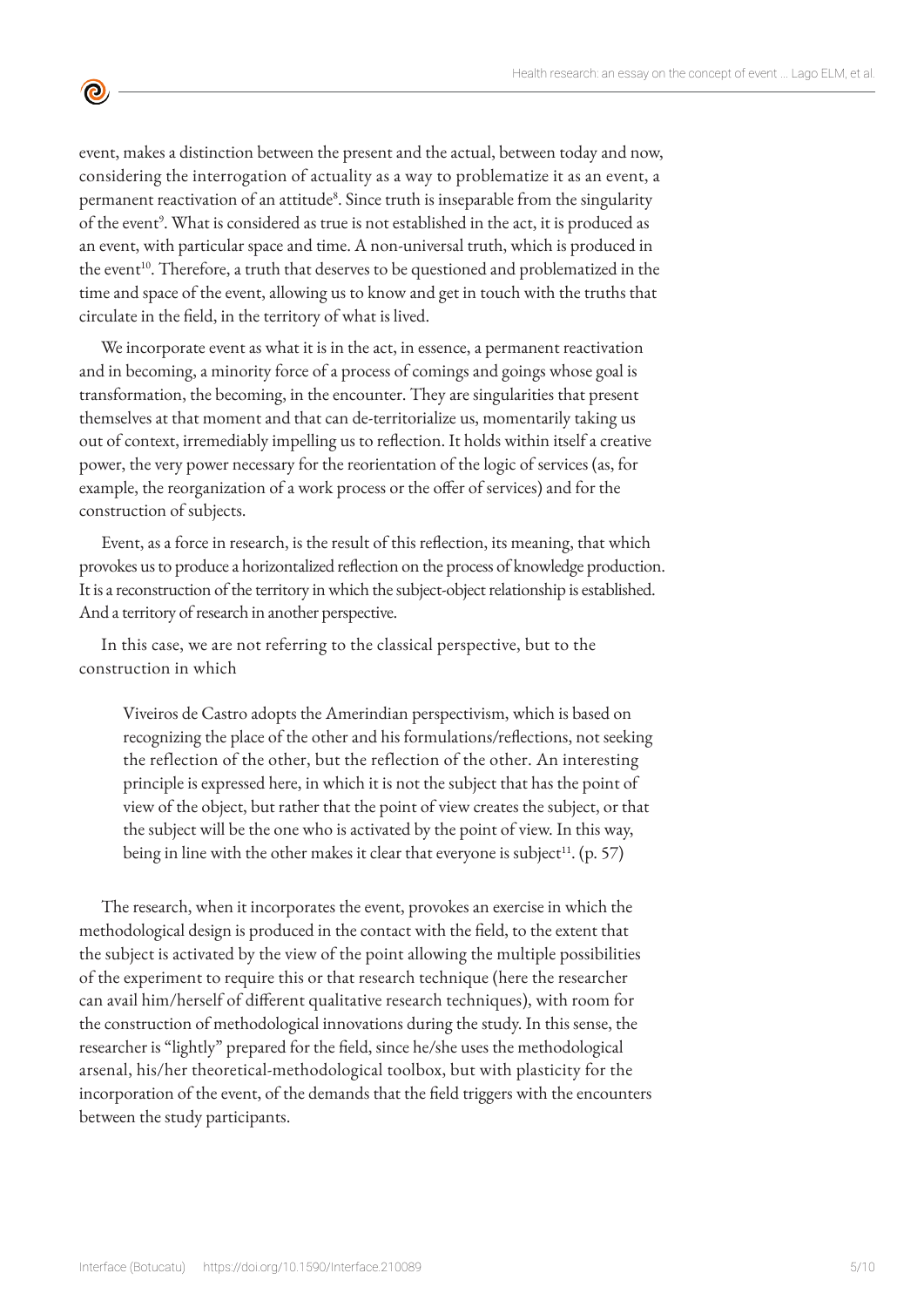The lightly prepared researcher is sensitive and available for the various types of triggers that the field provokes, being able to use techniques, concept-tools, and research methods according to the call made by the encounters built in the research scenario, that is, to be lightly prepared is to have a creative and Amerindian toolbox.

 $\bullet$ 

Happening, as reflection in the act of investigating, leads us to reflect on the encounter:

Encounter is something that makes bodies collide even without visceral, direct, physical contact, but that alters the bodies, affecting them, effecting not only their mixture, but modifying them, increasing or decreasing their potency of action in the world, forged in act. In this way, the user is also a producer of knowledge, however, knowledge that is not dominated, not hierarchized, but transversalized, inducing the decommodification and distribution of the relations of knowledge-power, creating networks of sustainability and production of life. Essential knowledge for the arrangements of soft technologies $^{12}$ . (p. 8)

The event as a research tool operates in the plasticity of being in front of the other, to what he/she brings with him/her as truth, as well as to what we carry with us. In these encounters, we get in touch with the different regimes of truths that we operate in our daily lives. This mechanism requires analysis of the logics and rationalities present in the act of encounter. A delicate movement of construction is essential in the development of a research that focuses on the singularity of the subject, the subjectivity in the manifestation of total living, incorporating the event as what it is, pure in the act.

The type of research that proposes to incorporate the event and that places the encounter as something fundamental and singular does not present facilities for the researcher because it deconstructs the construct that there would be a conductor in this process, once it horizontalizes the relationship researched-researcher by redoing the subject-object relationship and starts working the notion of subject-subject. This way of operating is different from most research and carries in itself the need for a researcher who allows himself to be in the encounter with the other and not seek total control of the next step, who learns to experience the event, who is the protagonist of the research as much as the other, who, in principle, would be the "object" of study.

In the horizontal relationship, the encounters directly affect our potency to exist and to act, provoking, respectively, increases or decreases. These encounters are produced together, there is no separation; however, there is variability. Everything that can arise from them, including possible concrete actions, will effectively depend on the movement of what is affected<sup>13</sup>. However, more than the result, or whether it was a powerful encounter or not, it is important to perceive and reflect about the impulse produced in the encounters that cross us.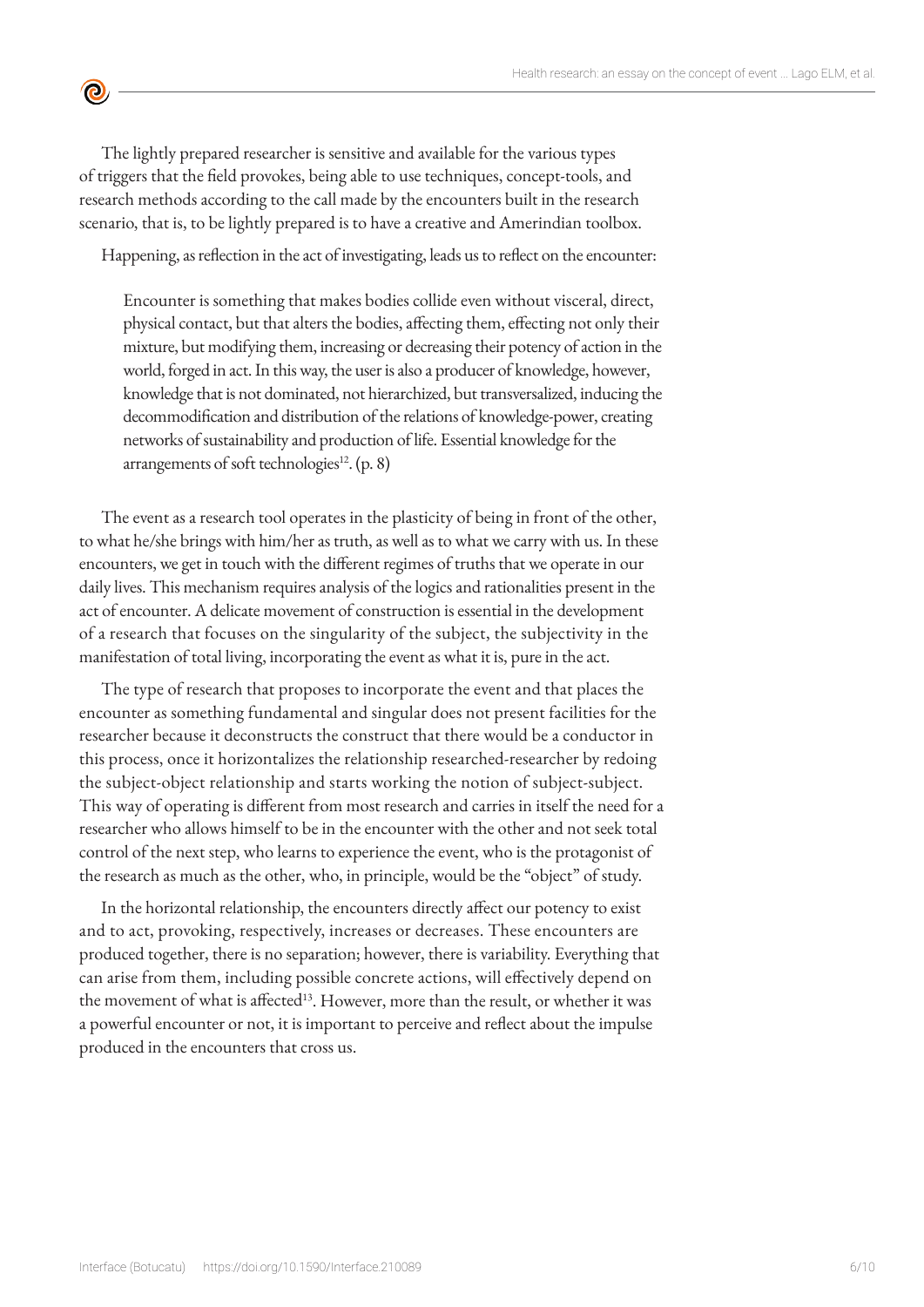The event as becoming includes looking at and welcoming bad encounters as well, even if we encounter resistance from them that discourages us, both in research and in the work we develop in the health system. However, as they are part of everyday life, they cannot be ignored; and, if revisited, they can become a very powerful source of analysis<sup>14</sup>.

 On the other hand, good encounters, because they increase our potency to exist, are much easier to take in. Reflecting about the impulse of the encounters is difficult, because they are related to the singularity of the affected bodies. Sometimes we simply have the satisfaction of an accomplished duty, other times of finding the thread, instigating the professional to action; other times we are invaded by discouragement and let ourselves be involved by the absence of power.

For the researcher, the persistence of not giving up, of trying once more to live with the obvious, as a novelty - which, most of the time, has always been present uncritically at our disposal - is always a challenge. It is part of the craft, becoming ingrained in us. Thus, a certain plasticity is needed, to welcome the unexpected and be willing to re-edit oneself as a professional and as a person, to recognize that the other is different from us and that this should not prevent experimentation from the perspective of the event.

#### **Final notes for reflection**

 $\bullet$ 

The form of knowledge production that is based on the singularity of the subject and, therefore, the subjectivity of living, with the presentation of a theoretical reflection about the field in research, guided the production of this essay. Observations allow us to take the concept of event in health research as the construction of an investigation permeable to what emerges in the encounters, as it seeks to avoid *a priori* thoughts and positions and has a commitment to the transformation of the subjects (researchers, health professionals, and users), and should not be detached from daily life.

When we place the experience as a key element to know and produce knowledge, we are referring to the idea of being available to the crossings, affections and strangeness that come from the care processes in the health field. Qualitative research techniques are incorporated into this process, establishing a research field in real circumstances, with real subjects.

We can identify as newness, in the exercise of knowledge production, what can be or be in what is considered already known, but that can gain new looks on the daily doing that is capable of being provoked to review from the questioning of an outsider, or the subject itself decides to review its own acting and doing. These "provocations", invitations to reflect on what one does, occur as the research goes on, and the doing together appears and must be problematized.

The "doing with" recognizes that all subjects involved in the research are researchers, co-participants in the investigation process and, therefore, holders of different knowledge, which, by mixing together, are capable of producing something new or even of producing a different way of saying something about something that was already established. By provoking reflection on the ways of doing that occur horizontally, the saying of these arrangements that are placed in the research field, gain another format. It is not about producing novelties, but revealing another perspective, on the same point, stimulating the subject to be activated by the point of view.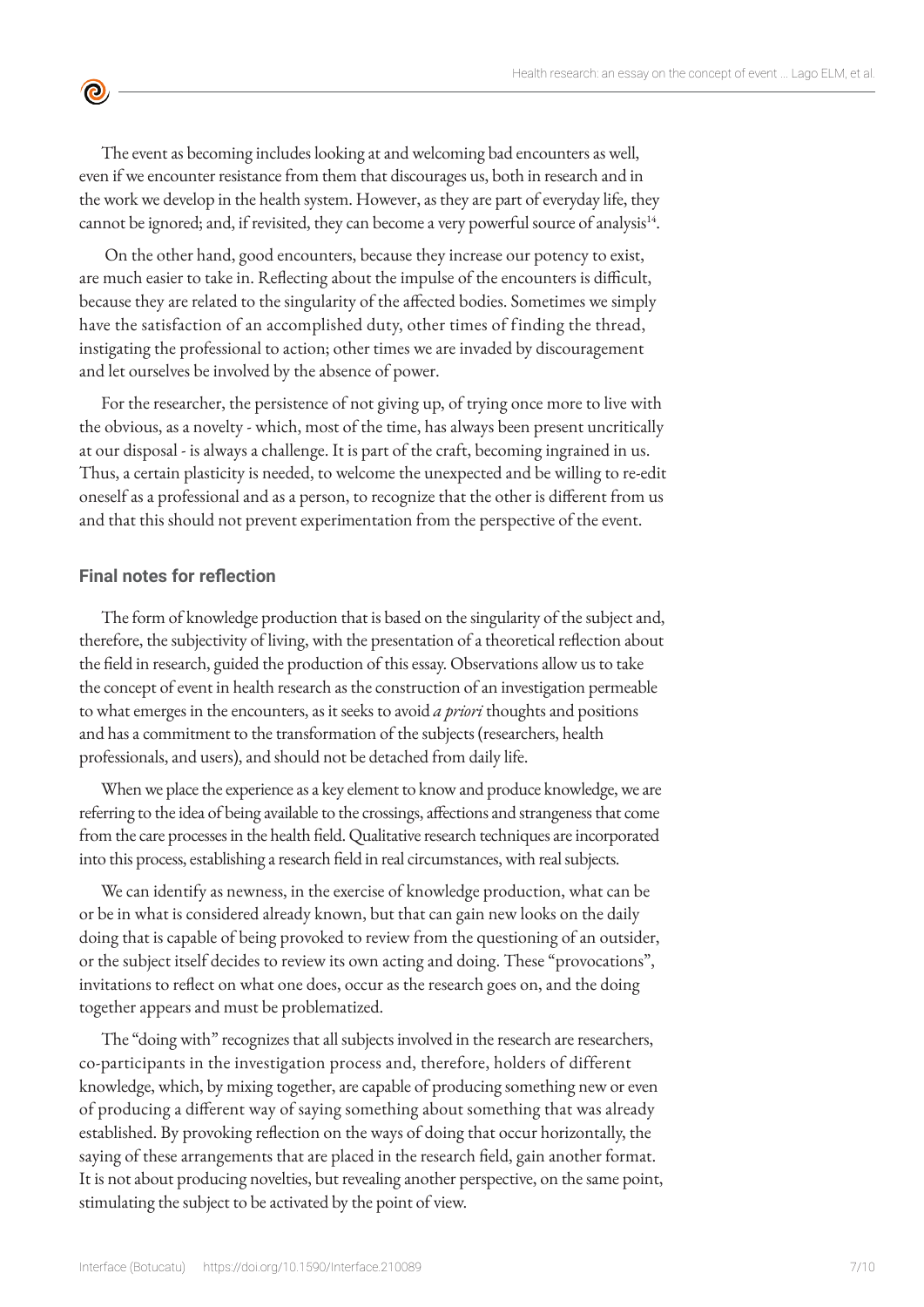To reflect on qualitative research, including the becoming event, is to recognize the present powers and offers of existing knowledge in the health field in order to avoid dichotomies, thus advancing in the production of ways of knowing that are closer to the reality experienced.

### Authors' contribution

All authors actively participated in all stages of preparing the manuscript.

#### Conflict of interest

The authors have no conflict of interest to declare.

#### Copyright

 $\bullet$ 

This article is distributed under the terms of the Creative Commons Attribution 4.0 International License, BY type (https://creativecommons.org/licenses/by/4.0/deed.en).

## $\left($ ce) BY

#### **Editor**

Denise Martin **Associated editor** Tiago Rocha Pinto

**Translator** Félix Héctor Rigoli

**Submitted on** 03/02/21 **Approved on** 11/30/21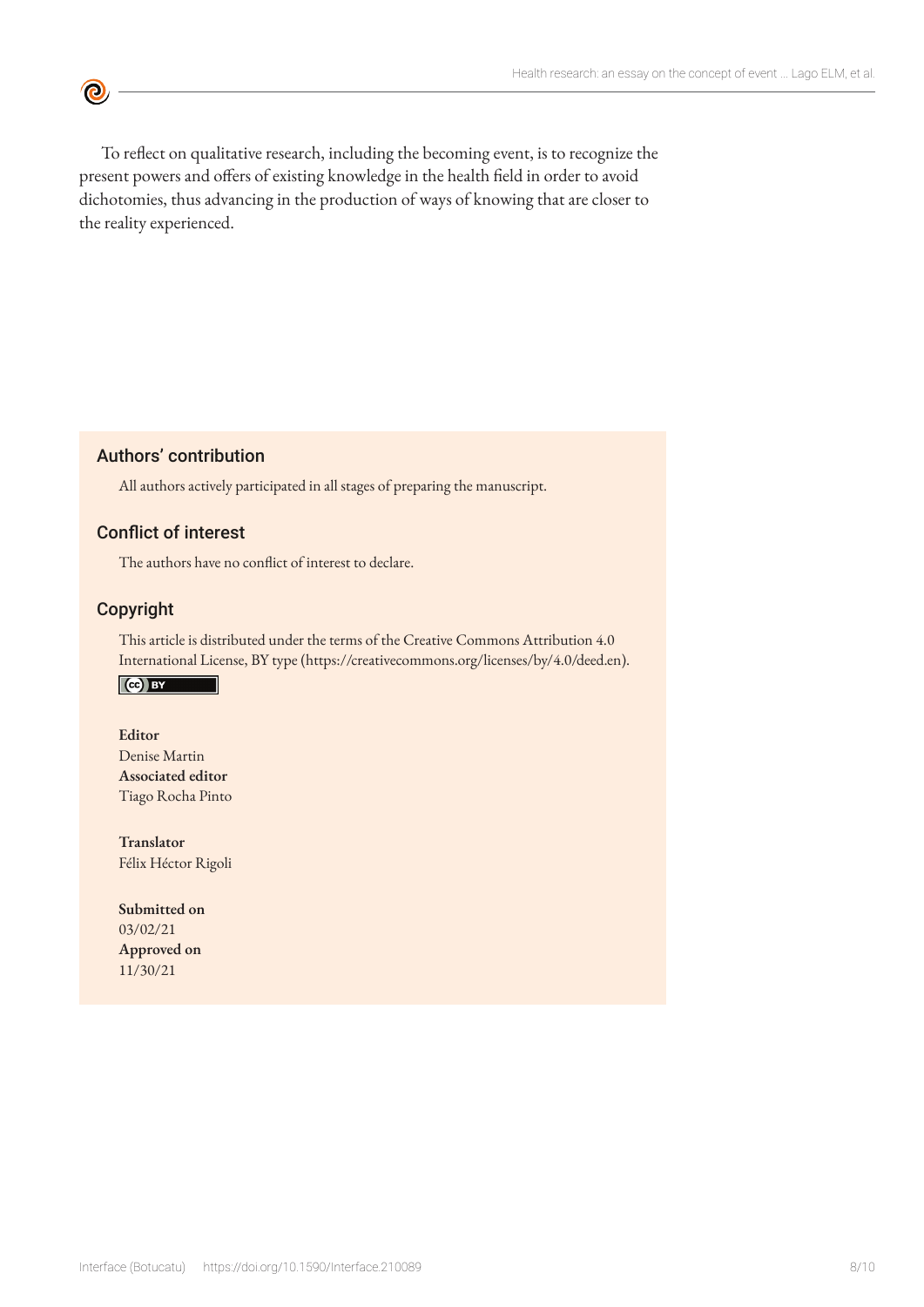## **References**

- 1. Taquette SR, Minayo MCS. Ensino-aprendizagem da metodologia de pesquisa qualitativa em medicina. Rev Bras Educ Med. 2015; 39(1):60-7.
- 2. Minayo MCS. Análise qualitativa: teoria, passos e fidedignidade. Cienc Saude Colet. 2012; 17(3):621-6.
- 3. Abrahão AL, Merhy EE, Gomes MPC, Tallemberg C, Chagas MS, Rocha M, et al. O pesquisador IN-MUNDO e o processo de produção de outras formas de investigação em saúde. In: Gomes MPC, Merhy EE, organizadores. Pesquisadores IN-MUNDO: um estudo da produção do acesso e barreira em saúde mental. Porto Alegre: Rede Unida; 2014.
- 4. Feuerwerker LCM, Merhy EE, Silva E. Como temos armado e efetivado nossos estudos, que fundamentalmente investigam políticas e práticas sociais de gestão e de saúde? A pesquisa sobre acesso e barreira na saúde mental. In: Feuerwerker LCM, Bertussi DC, Merhy EE, organizadores. Avaliação compartilhada do cuidado em saúde: surpreendendo o instituído nas redes - Livro 2. Rio de Janeiro: Hexis; 2016.
- 5. Deleuze G. Lógica do sentido. São Paulo: Perspectiva; 2007.
- 6. Deleuze G. Foucault. Paris: Les Éditions de Minuit; 1986.
- 7. Foucault M. A ordem do discurso: aula inaugural no Collège de France. São Paulo: Loyola; 2009.
- 8. Foucault M. Nietzsche, Freud e Marx e o Theatrum Philosoficum. Porto: Publicações Anagrama; 1980.
- 9. Foucault M. Histoire de la folie à l'âge classique. Paris: Gallimard; 1972.
- 10. Candiotto C. Verdade e diferença no pensamento de Michel Foucault. Kriterion Rev Filos. 2007; 48(115):203-17. Doi: https://doi.org/10.1590/S0100-512X2007000100012.
- 11. Chagas MS. Chamei a morte para roda ela quis dançar ciranda, mudança: estudo descritivo sobre o processo de cuidar diante da finitude [tese]. Rio de Janeiro: Faculdade de Medicina, Universidade Federal do Rio de Janeiro; 2016.
- 12. Santos AM, Cunha ALAl, Cerqueira P. O matriciamento em saúde mental como dispositivo para a formação e gestão do cuidado em saúde. Physis. 2020; 30(4):e300409.
- 13. Abrahão AL, Gomes MPC, Chagas MS, Costa MA, Santos NLP, Freire MAM, et al. O pesquisador, o objeto e a experimentação: a produção do conhecimento IN-MUNDO. In: Feuerwerker LCM, Bertussi DC, Merhy EE, organizadores. Avaliação compartilhada do cuidado em saúde: surpreendendo o instituído nas redes - Livro 2. Rio de Janeiro: Hexis; 2016.
- 14. Gomes MPC, Merhy EE, Silva E, Abrahão AL, Viana L, Rocha MC. Uma pesquisa e seus encontros: a fabricação de intercessores e o conhecimento como produção. In: Gomes MPC, Merhy EE, organizadores. Pesquisadores IN-MUNDO: um estudo da produção do acesso e barreira em saúde mental. Porto Alegre: Rede Unida; 2014.